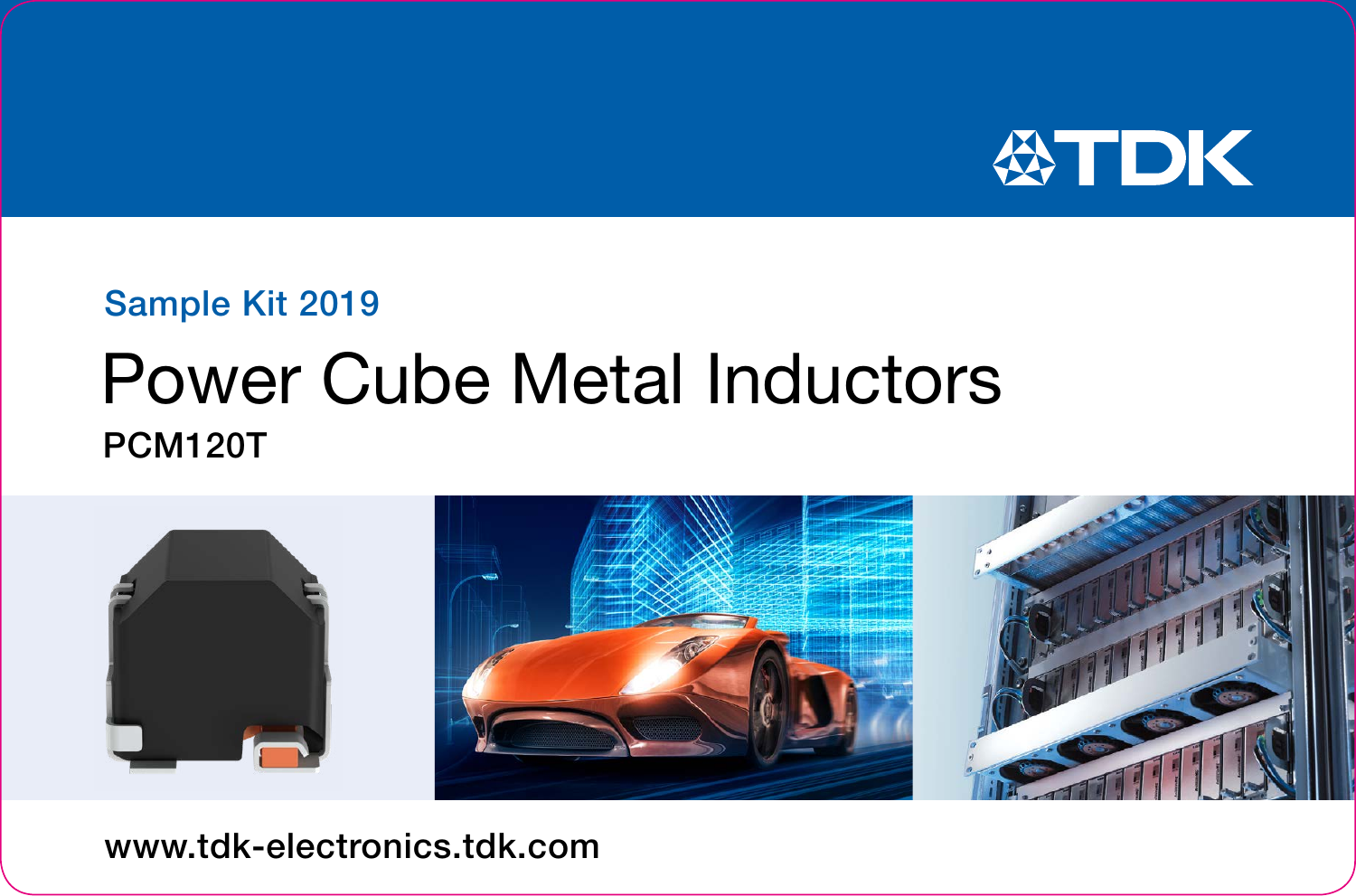## **Power Cube Metal Inductors – PCM120T**

| L (inductance) $+/-30\%$ | uH                       | 0.40                     | 0.50                     | 0.68          | 0.82          | 1.00            | 1.20                | 1.50   |
|--------------------------|--------------------------|--------------------------|--------------------------|---------------|---------------|-----------------|---------------------|--------|
| $I_{\text{sat, typ}}$    | A                        | 79.80                    | 58.70                    | 50.30         | 49.30         | 39.50           | 38.70               | 32.20  |
| $R_{DC, typ}$            | $m\Omega$                | 0.72                     | 0.72                     | 0.83          | 1.06          | 1.06            | 1.26                | 1.26   |
| Product name             | <b>PCM120T-</b>          | <b>R40N-D</b>            | <b>R50N-D</b>            | <b>R68N-D</b> | <b>R82N-D</b> | 1R0N-D          | 1R2N-D              | 1R5N-D |
| SAP ordering code        | $\overline{\phantom{a}}$ | $\overline{\phantom{a}}$ | $\overline{\phantom{a}}$ | ۰             |               | $\qquad \qquad$ |                     |        |
| L (inductance) $+/-20%$  | uH                       | 2.20                     | 2.70                     | 3.30          | 4.70          | 6.80            | 8.20                | 10.00  |
| $I_{\text{sat, typ}}$    | $\overline{A}$           | 26.80                    | 26.30                    | 20.90         | 17.50         | 15.50           | 15.00               | 12.00  |
| $R_{DC, typ}$            | $m\Omega$                | 2.45                     | 3.03                     | 3.03          | 5.20          | 7.50            | 9.00                | 9.00   |
| Product name             | <b>PCM120T-</b>          | $2R2M-D$                 | $2R7M-D$                 | 3R3M-D        | 4R7M-D        | 6R8M-D          | 8R <sub>2</sub> M-D | 100M-D |
| SAP ordering code        | $\overline{\phantom{a}}$ |                          | -                        | ۰             |               | -               |                     |        |

## **Features**

- Cube-shape package:
	- Mounting area:  $15 \times 14$  mm (incl. terminals)
	- Insertion height: 11.5 mm max.
- Current capability up to 80 A, soft saturation
- Leadframe provides good co-planarity and solderability
- AOI suitable (solder joint inspection)
- Heat, vibration and mechanical shock resistant
- Operating temperature: –55 ... +165 ºC
- Magnetic shield construction features low EMI